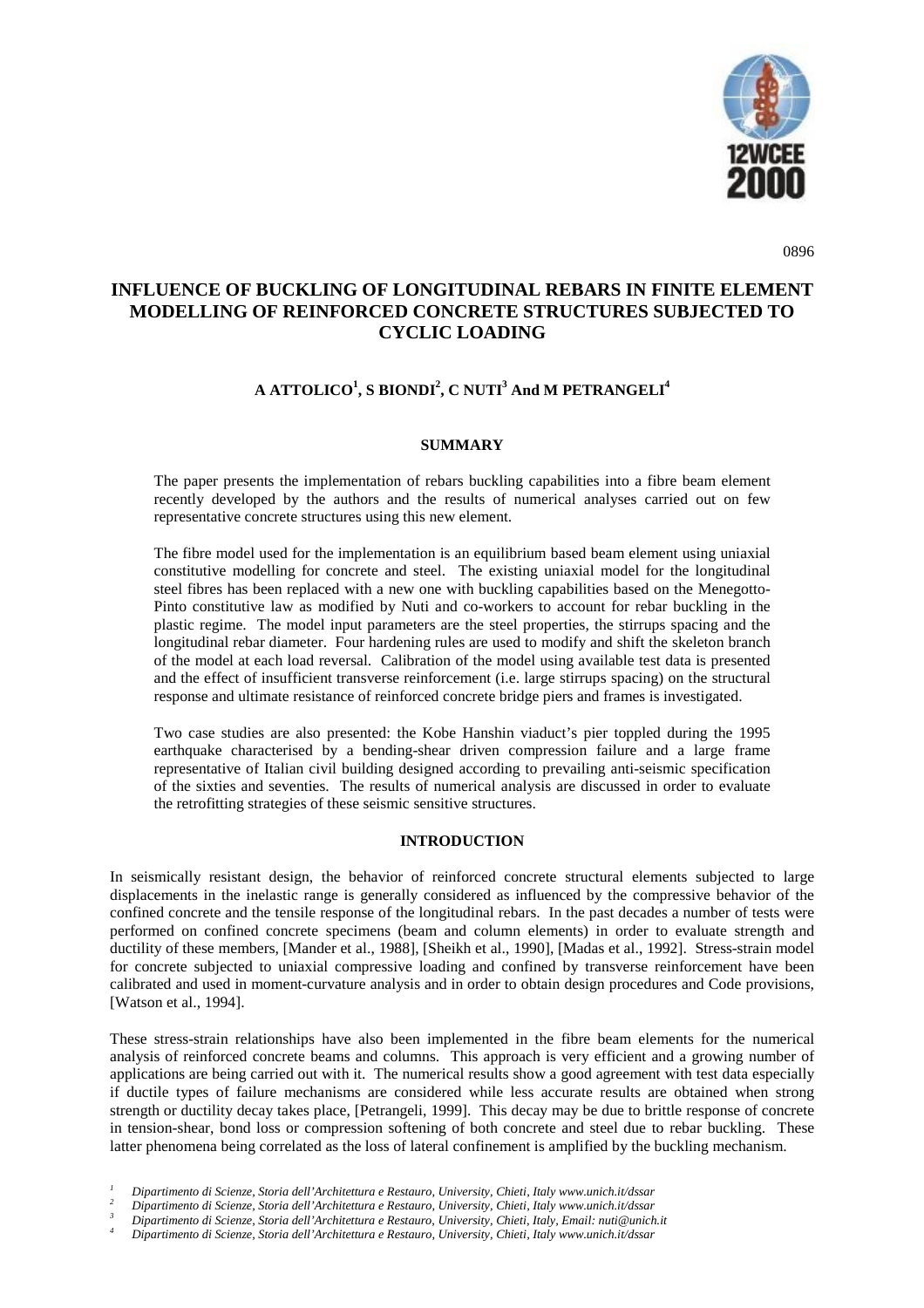In order to improve the fibre model efficiency shear modelling has been recently introduced in the model [Petrangeli et al., 1999] together with longitudinal rebar buckling capabilities as discussed in the following pages. Contrary to the bending-shear interaction that becomes very important when the shear span ratio is below two, the buckling mechanisms can play a major role also in slender member where it is the major cause for curvature localisation and bending failure.

#### **BUCKLING INFLUENCE IN STRUCTURAL RESPONSE**

Reinforcing bars that undergo repeated loading into the inelastic range can be subjected to inelastic buckling. This phenomenon is generally assumed dependent on tie spacing. From a number of experimental studies on inelastic buckling of rebars the following conclusions can be drawn. For low slenderness the compressive monotonic curve essentially coincides with the tensile one and the bar maintains a rectilinear configuration. For medium slenderness a short superposition of stress-strain skeleton is observed in the plastic range while for higher slenderness as soon as the yield point is reached buckling starts and the compressive monotonic curve softens with strength decay. A slenderness ratio (tie spacing/bar diameter)  $L/D = 5$  represent the transition point between element subjected to buckling phenomena and those who are not. This result being confirmed both experimentally and by means of numerical simulations, [Monti et al., 1992].

The cyclic behavior is the following: for low tie spacing the compressive cycles envelope substantially coincides with the compressive monotonic curve (i.e. without buckling) although there is an expansion of the hysteresis cycles (isotropic hardening). For higher slenderness a contraction of the hysteresis cycles is observed (isotropic softening), the curvature of the loading branches in compression decreases and the slope of loading branches, after reversals from compression, decreases with increasing cycle amplitude. The tensile cycles envelope is not significantly affected by buckling. After buckling the stiffness of the bar is governed by the flexural response until the complete reversal, [Gomes et al., 1997]. It can be demonstrated that this behavior can be described using four hardening rules dependent on the cyclic plastic work and the maximum strain excursion, [Monti et al., 1992].

Some authors have suggested that buckling of longitudinal reinforcement will occur between ties, with each bar acting as a fixed-fixed column with or without sidesway, [Scribner, 1986]. Consequently, the buckling mode shapes are assumed to take place in a single tie interval as in current codes when provisions is made in order to control effectiveness of crossties confinement. However both experimentally and theoretically it is noticed that longitudinal bars could also buckle over a length greater than one stirrup interval. This type of buckling of longitudinal bars increases strength and ductility decay in structural element due to the strong reduction of concrete confinement, [Papia et al., 1988], [Albanesi et al., 1994].

As a matter of fact, collapse of reinforced concrete structural elements subjected to axial load is strongly dependent if not coincident with the instability of the reinforcing bars. Consequently, the ultimate compressive concrete strain can be defined as the longitudinal concrete strain at which the steel buckling occurs, [Papia et al., 1989]. This criterion is similar to that one which postulates the limit of maximum compressive strain in the concrete core as the strain at which the first hoop fractures. In the first case a mechanical criterion is assumed and equilibrium stability in the plastic range is imposed. In the second one a balance of the strain energy capacity of transverse reinforcement to the strain energy stored in the concrete is imposed and the first hoop fractures event taken as the capacity limit of r.c. element ductility.

## **FIBRE BEAM ELEMENT**

The enhanced fibre model used for this study is based on the fibre beam element developed by the last author over the last few years. The element includes various features from previous fibre elements. Especially the latest fibre beam element with shear modelling, [Petrangeli et al., 1997], seems to provide results that are in good agreement with test data even for squat elements. The principal ingredients of the element are the equilibrium based integrals for the element solution, fixed monitoring sections located at Gauss's points along the element, explicit algebraic constitutive relations for concrete and steel based on the state-of-art formulations.

Unlike the traditional fibre model, the new model has two additional strain fields to be monitored at each cross section, namely the shear strain field and the lateral one. The first one comes explicitly in the element formulation while the second is statically condensed at each section by imposing the equilibrium between transverse steel and concrete.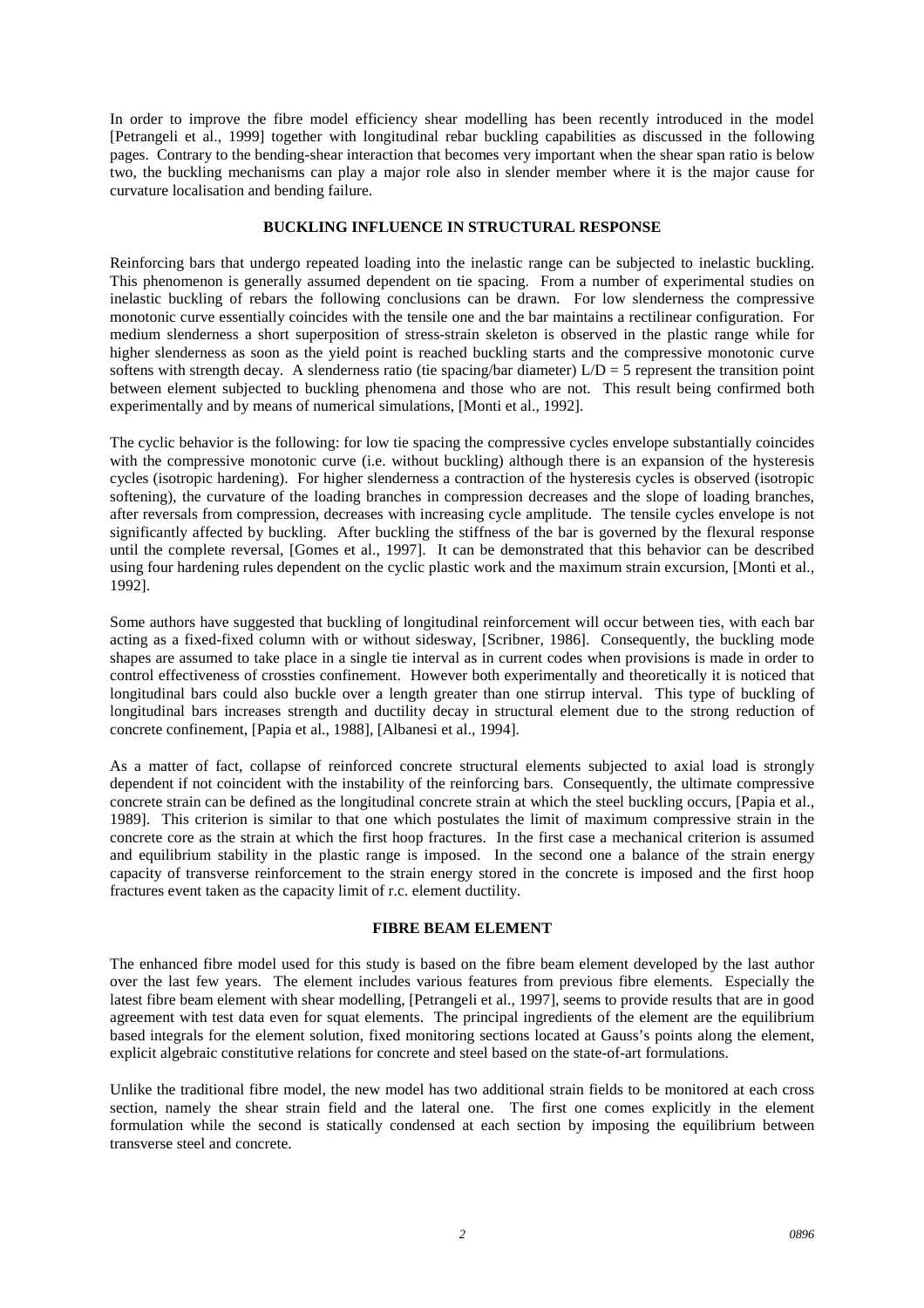The longitudinal stress field is therefore found according to the plain section hypothesis while the shear strain field is found using predetermined shape functions. Dependency of the element response on the particular shear shape functions is appreciable although the global response is less sensitive to it. Generally the simpler shear shape functions (linear or parabolic) tend to overestimate the shear deformation in the compression zone at large ductilities when a shift of the shear strain deformation to the tensile zone is observed in real structures [Petrangeli et al., 1999].

Transverse strains and stresses depend on the amount of transverse steel, on the gross section shape and on the concrete dilatancy. This dilatancy is harder to depict especially that due to shear which is mostly localised across the cracks and can be captured by the model only in a smeared sense.

At the present interaction between transverse steel stress-strain response and longitudinal rebar buckling is not implemented, with the longitudinal reinforcement slenderness provided as input data. Interaction between the two mechanisms will be the next step in the element development.

## **STEEL BUCKLING MODELLING AND NUMERICAL ASPECTS**

As stated above four branches can be used to depict the tension and compression skeleton curves: a linear elastic, a yield plateau, a strain-hardening and a post-ultimate stress one. While the monotonic behavior has been studied experimentally in details, the cyclic stress-strain response is still to be fully investigated.

Various approaches have been used to define and calibrate an efficient cyclic stress-strain steel relationship; the Pinto-Menegotto uses an explicit algebraic equation for normalised strain and stress, the Ramberg-Osgood model an implicit algebraic one. More recent developments have put forward other solutions [Dodd et al., 1995]. The explicit equation suggested in the first model has been used in the present work. The original model defines the loading and unloading paths as contained in a bilinear envelope with the monotonic curve defined by the tangent modulus of elasticity at origin and the tangent modulus at hardening.



*Figure 1. Steel stress-strain cycles: low amplitude reversal modelling*

The implemented model consists of an explicit σ-ε relationship for branches between two subsequent reversal points (loading branches). The model parameters are updated at each load reversal (not at each deformation increment). They are controlled by means of four hardening rules and can be easily extended to the case of inelastic buckling. The four hardening rules are defined both in absence of buckling  $(L/D < 5)$  and in presence of buckling  $(L/D > 5)$ . These rules are a kinematic rule, an isotropic rule, a memory rule and a saturation rule.

The buckling behavior further requires the definition of a compressive to tensile superposition length definition, a softening branch stiffness law and an ultimate compressive softening asymptote rule. These rules permit to analyse both symmetrical and non-symmetrical cyclic strain histories and are computationally very efficient. Numerical results show a good agreement both with experimental results and with numerical results obtained by means of FEM model of a rebar with inelastic buckling, [Mau et al., 1989].

Particular attention has been devoted to the problem of loading and unloading from the skeleton branches. In the seismic analysis of frame structures, fibre stress-strain histories are in fact subjected to numerous loading and unloading, especially those located near the point of contraflexure or the neutral axis. Loading and unloading branches which trespass a certain amplitude are defined by the same algebraic expression used for the skeleton curve but for smaller cycles a simpler expression need to be defined in order to reduce the computational effort and avoid numerical round off error which do arise using the algebraic expression of the skeleton branches.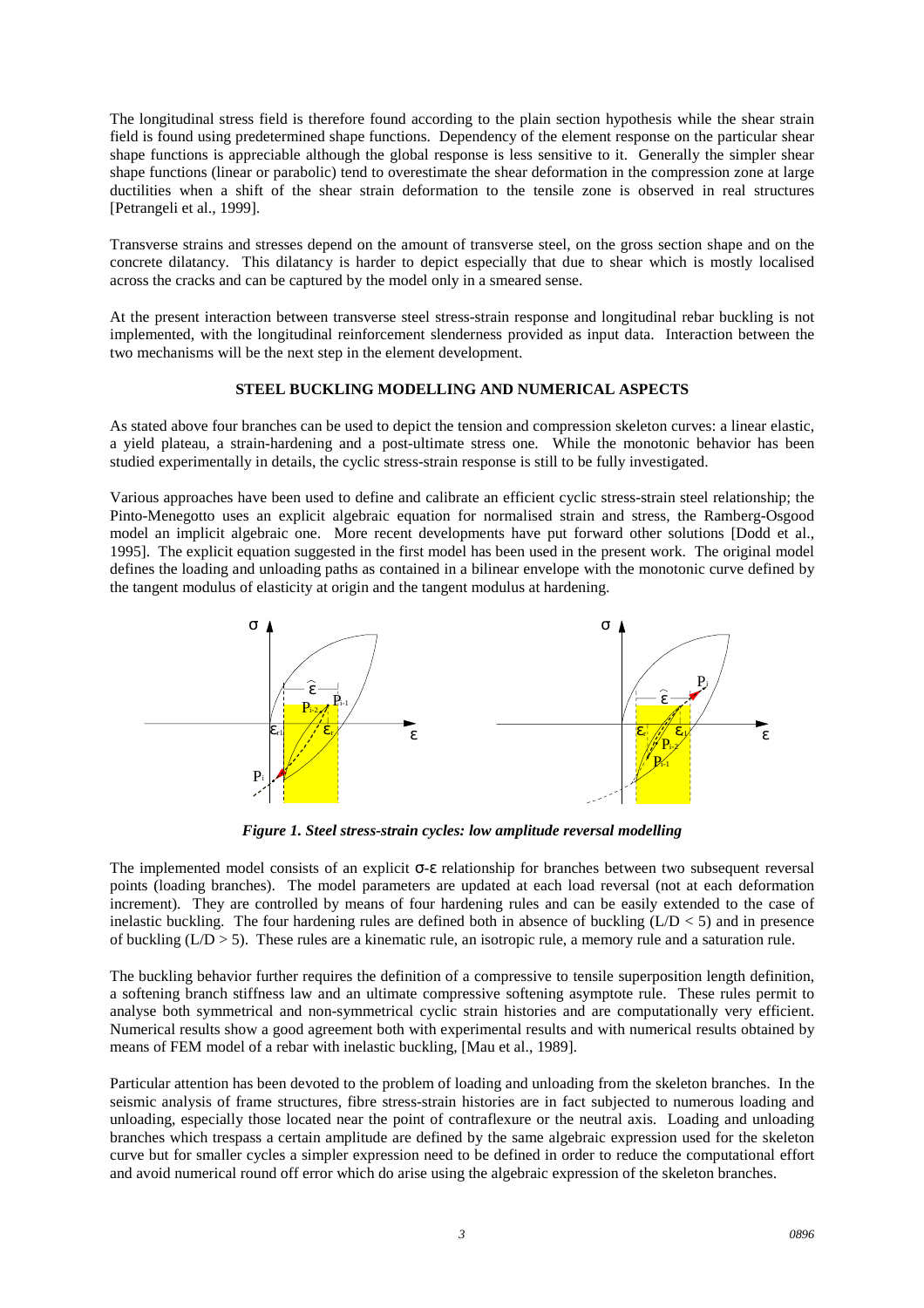For small unloading-reloading in fact, the bilinear envelope which define the Menegotto-Pinto becomes too narrow and the curves is not capable to fit in it. In reality this small unloading-reloading are linear elastic and so have been defined in the model. Therefore at unloading the Menegotto-Pinto is calibrated so as to join tangentially with the skeleton curve in the opposite quadrant, but if reloading take place within a certain strain amplitude, an interval is defined where all subsequent loading and reloading are assumed to be linear elastic.

#### **CASE STUDIES**

## **Fibre model calibration**

The model has been calibrated using the experimental results of single bent columns tested in the laboratory of the University of Rome. The columns were 1.50m in height with 0.25m square section and 4D16 reinforcing bars (one at each corner) as shown in Fig. 2.. The specimens were subjected to an axial force around 0.16 the squashing load and imposed alternate displacements of the pier top.



*Figure 2. Specimen geometry, reinforcement arrangements, vertical load and concrete strength*

Concrete properties and stirrup spacing for the different specimens are reported in the table above. Longitudinal steel properties were the same with a yield strength of 435 Mpa. Calibration of the steel model parameters were carried out by trial and error except for the yield strength, the initial and hardening modulus and the buckling (softening) modulus.



*Figure 3. Specimen PB3: Force-Displacement and Steel Stress-Strain Diagrams*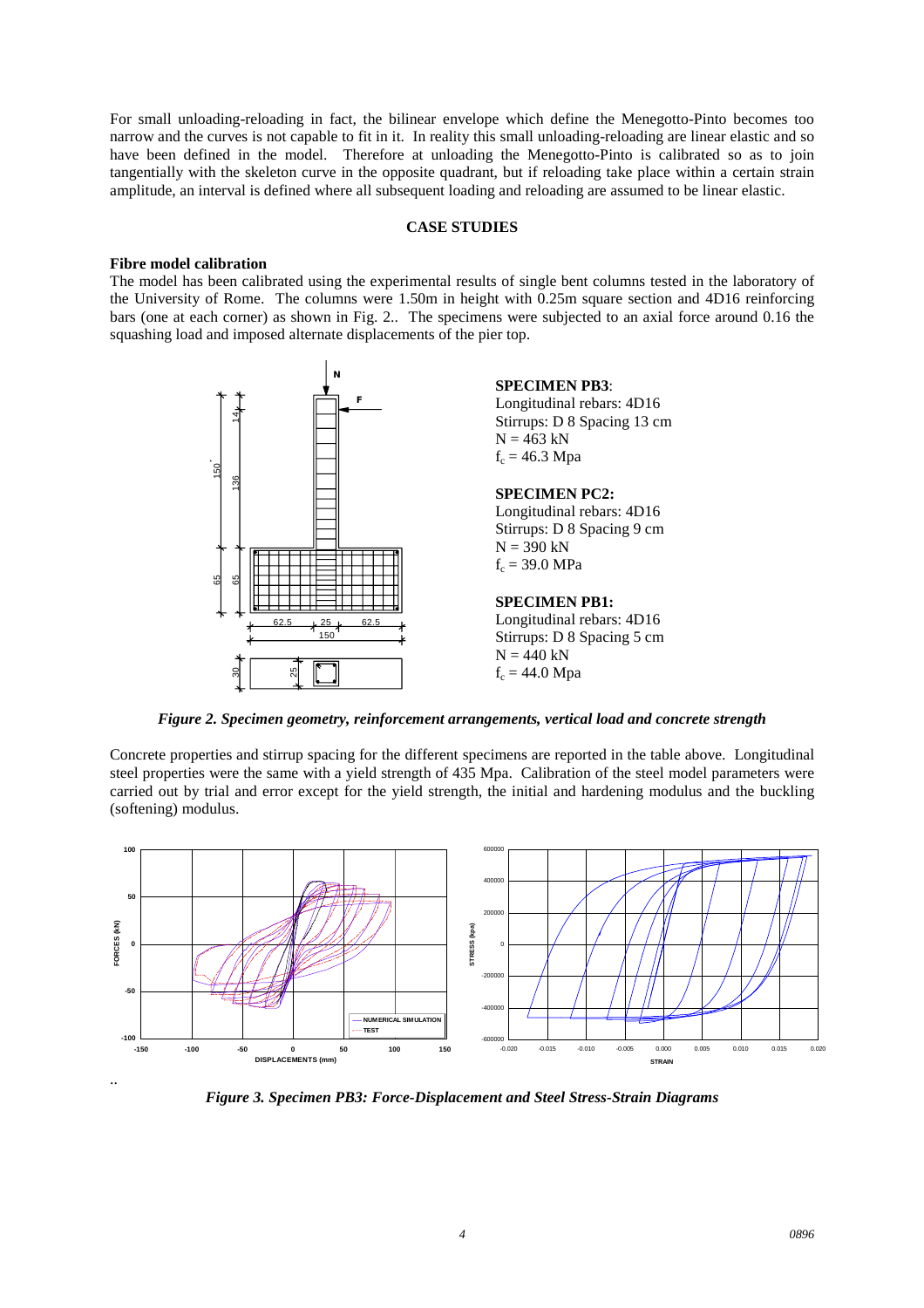The force displacement response for the PB3 specimen and the corresponding rebar stress-strain history at the column base are reported in Fig. 3. Results for specimen PC2 and PB1 are plotted in Fig. 4.. The model response when increasing the stirrup spacing can be appreciated in Fig. 5. where the results at four numerical analyses of the PB3 specimen with varying stirrup spacing and steel stress-strain model (with or without buckling) are reported.



*Figure 4. Specimens PC2 and PB1: Force-Displacement and Steel Stress-Strain Diagrams*



*Figure 5. Specimen PB3: Force-Displacement and Steel Stress-Strain Diagrams for Various Steel Models*

**Hanshin viaduct in Kobe**



*Figure 6. Pier geometry and FEM model*

The effect on the failure of the Hanshin viaduct during the Kobe earthquake is investigated. The viaduct made of simply supported prestressed concrete girders resting on single bent circular column toppled due to the pier failure. This failure has been investigated by various authors [Seible et al., 1995, Petrangeli and Pinto, 1997] and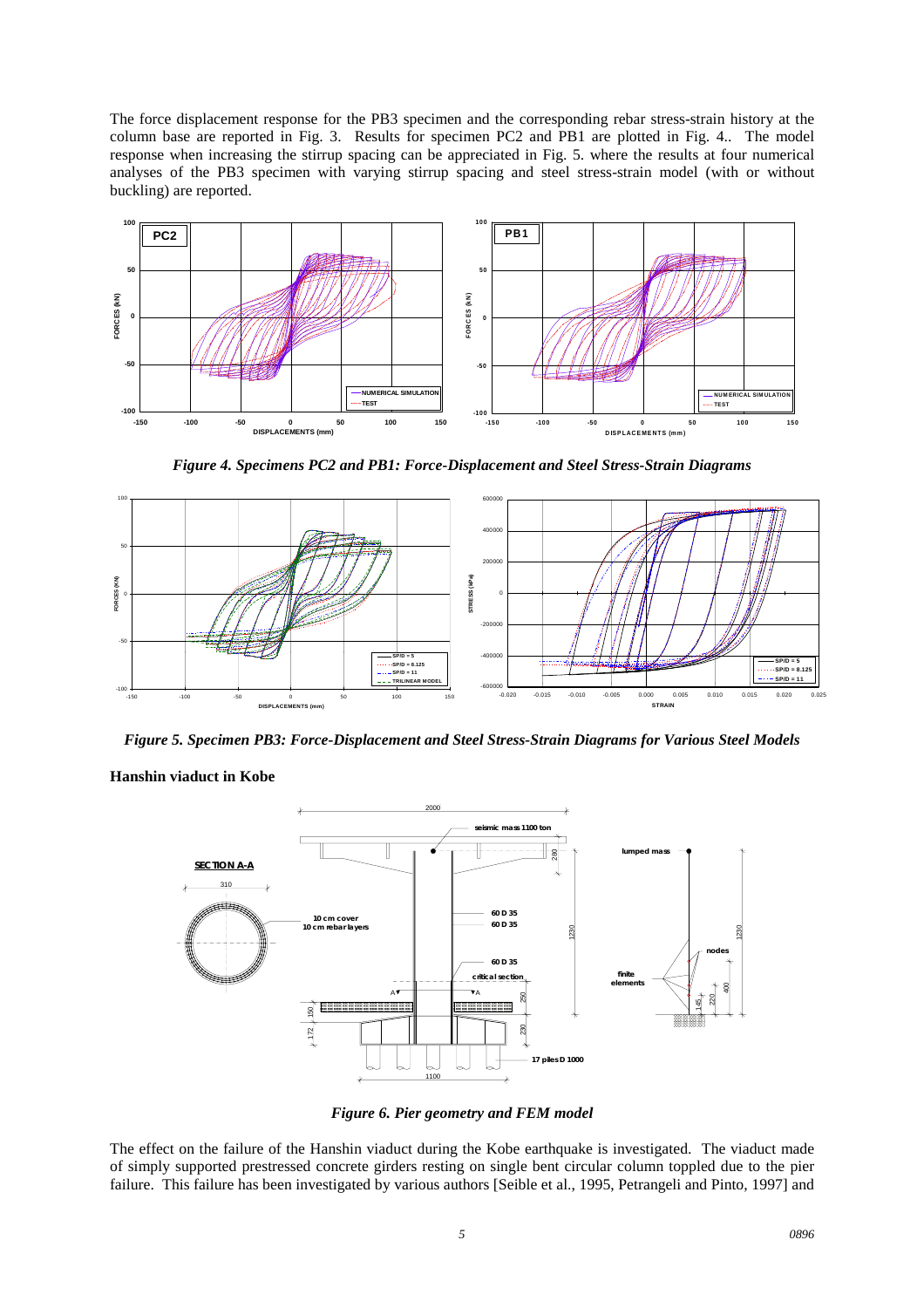although it is not widely recognised to be a compression driven-shear failure initial calculations indicated the shear resistance to be in excess of the bending one. Numerical simulation with the fibre flexural element could non achieve failure neither as concrete crushing or P-∆ topping effect contrary to the shear enhanced model that clearly collapsed due to P-∆ effect following the desegregation of the compressive strut.

Using the new rebar model with buckling capabilities the analyses have been performed once again to investigate the effect of buckling on the flexural response of the viaduct. A single pier has been modelled using the finite element program FIBER with four 2D fibre beam element without shear modelling. A concentrated mass has been placed on top of the pier with a translational and rotational inertia equivalent to one span of the viaduct ( $M_t = 1100$  kN,  $M_r = 29000$  kNm<sup>2</sup>). Full Lagrangian formulation (large displacement) has been used. The structure has been subjected to the Kaiyou Weather Bureau accelerogram with  $PGA = 0.81$  g. The reinforced concrete section has been subdivided in 40 concrete fibres and 20 longitudinal steel ones.



*Figure 7. Force-displacement diagrams: steel stress-strain model and lateral reinforcement ratio influence*

In Fig. 7.(a) the comparison between the results obtained with previous (a variable parameter nonlinear with elasto-plastic-hardening monotonic skeleton [Petrangeli et al., 1997]) and actual steel model without buckling is proposed. As shown in Fig. 7.(b) for increasing slenderness ratio, buckling of the longitudinal rebar may have increased the maximum displacement of the viaduct and modified the force-displacement response of the piers but it not sufficient to trigger the structural failure that took place in the real structure.



## **Large frame of Italian civil building**

*Figure 8. Building frame geometry and reinforcement arrangement*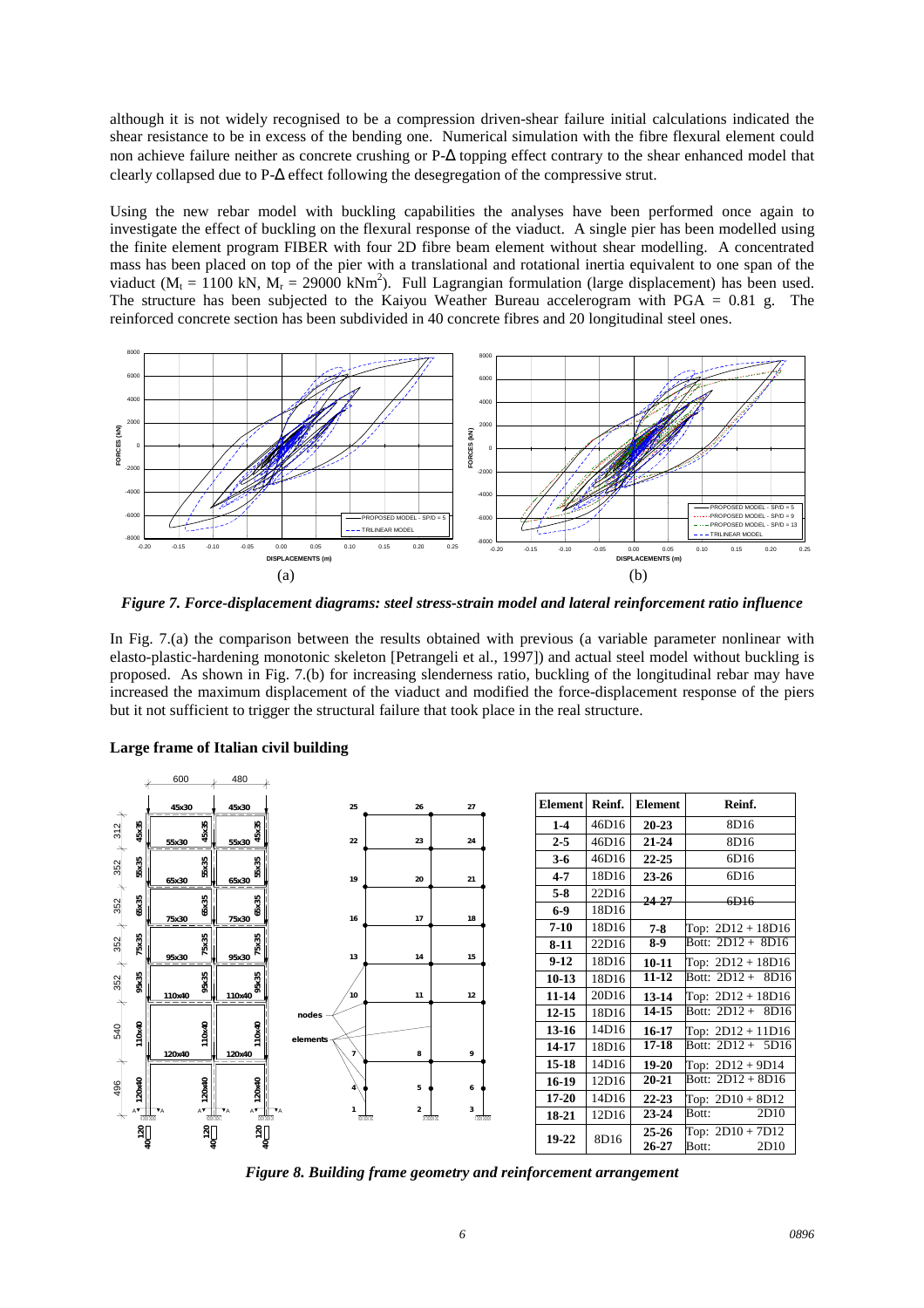Buckling of longitudinal rebar is very common in r.c. buildings designed according to old Italian norms where stirrup reinforcement was neither properly prescribed nor accurately detailed. Therefore, these buildings that do not suffer from shear problem because of obvious geometrical reasons, do suffer instead from lack of confinement with associated concrete spalling and rebars buckling.

The analysis of the frame depicted in Fig. 8. is intended to investigate these problem on an existing structure. The analysed frame belong to a large Italian hospital located in a seismic area of central Italy. The construction lack of proper anti-seismic detailing especially when it comes to transverse reinforcement contrary to the longitudinal one which is, as it is often the case, particularly abundant.

The frame has been subjected to a push over analysis with an imposed displacement profile linearly increasing with height. In the first cycle a top drift of 2.5% of the frame height has been imposed and increased by 25% at each subsequent cycle.



*Figure 9. Bottom storey lateral column (element 1-4): bending moment-curvature diagrams*

In Fig. 9. the moment-curvature response of the base section of first floor column (node 1-4) is reported. This column has a large longitudinal reinforcement (volumetric ratio about 2%) but a low stirrup spacing ratio  $(L/D = 12.5)$ . In Fig. 9.(a) a comparison between the results obtained with previous and actual steel constitutive model while in Fig. 9.(b) a comparison with or without buckling are proposed.

The reduction of strength and the localisation of curvature is remarkable especially when considering that the analysis has been conducted with the same assigned displacement profile. Also significant is the reduction in the energy dissipation due to buckling of longitudinal rebars at load reversal which increase the pinching in the moment-curvature response.



*Figure 10. Force-displacement for top storey*

The global force-displacement response is reported in Fig. 10. as the total base shear force versus top floor displacement. The frame shows a remarkable pinching with decreasing strength at load reversal due to the pull effect on the column flexural resistance (N-M interaction) typical of tall frame with strong beams as the one under consideration. The effect is remarkable and further amplified by the presence of buckling.